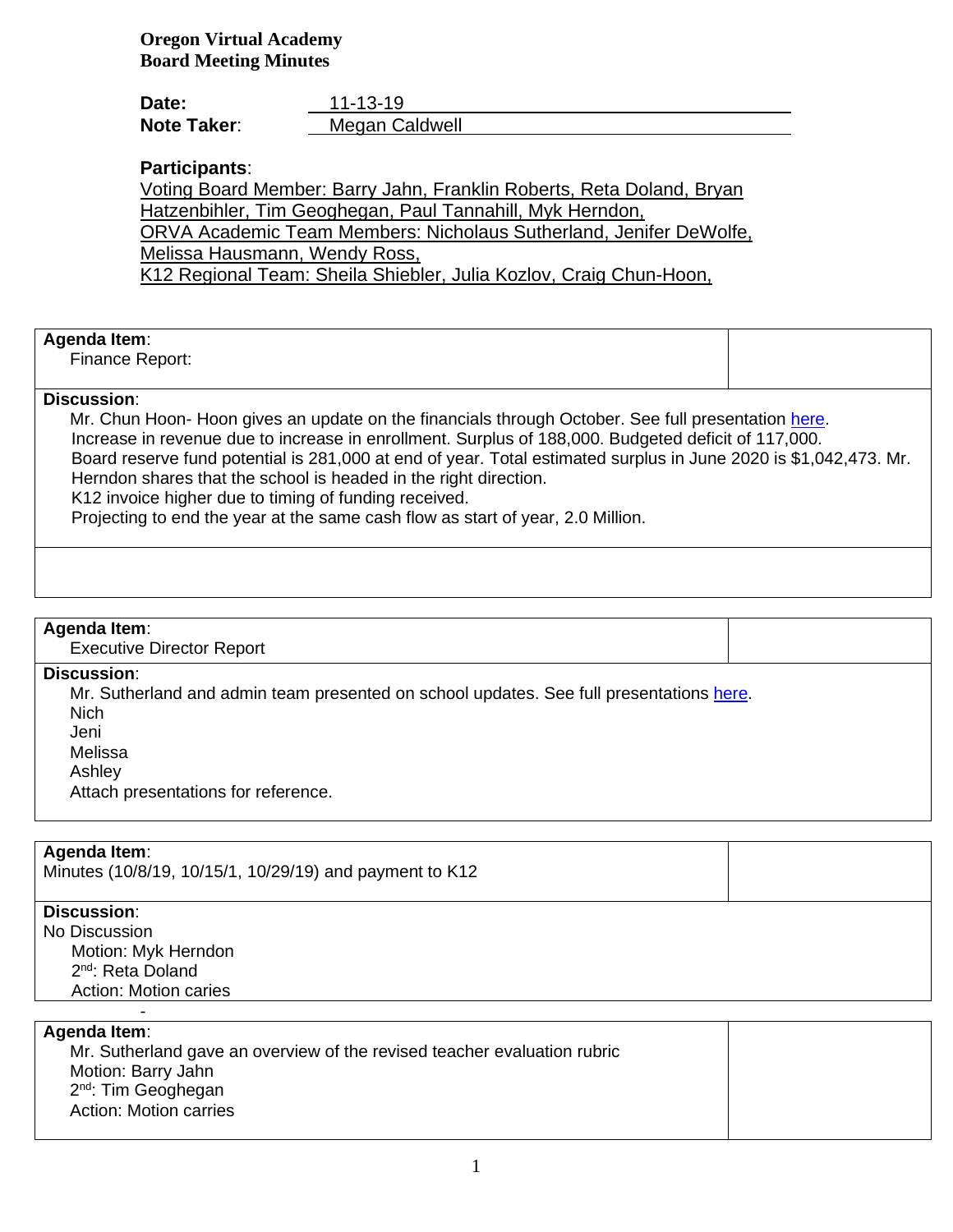### **Discussion**:

Proposed part time start of school psychologist – Mr. Sutherland gave details of her start date. Will start as part time outside of the state of Oregon and will move to full time once she relocates to the state of Oregon starting January. Budgeted position and has been approved. Motion: Barry Jahn 2<sup>nd</sup>: Bryan Hatzenbihler Action: Motion Carries

### **Work Session:**

### **Agenda Item**:

Policy Updates

# **Discussion**:

Look into By-Laws and update.

Create a sub-committee to work on the updates.

Myk: rather than using Roberts rules of order – use consensus-based decision making. Can be more efficient in certain cases. More streamlined. Everything done based on a written proposal from an author and a co-author. Unsure of the legal requirements. Use a participation rule rather than quorum – very similar to quorum. Reduce time spend on discussing items. Send information prior, make a recommendation, call for a vote. Avoids the tyranny of majority.

4 ways to vote: I support, I support but I have a comment – make an amendment, I don't support, hard stop – against the law.

Guiding principal: Supportive/Assertive – rather than passive/aggressive. In order to improve the culture among the board and school administration.

#### **Agenda Item**:

Wildly Important Goals

#### **Discussion**:

Work of the board – what can the board do to help you be successful (admin and teaching staff). Board goals- come from discussion. Board commitment and setting the boards focus framework – goals and strategy.

Ms. Shiebler shares about the main idea of Why do strategies fail? Poor execution. Whirl wind of day to day tasks – can I carve out 20% of my day 4 main topics: Focus on wildly important Lead/Lag measure Create a compelling score card Cadence of accountability and reporting back

Not what is most important – what is the 1 area where change could have the greatest impact.

If the 1 wildly important goal is not achieved, then the whirl wind is for nothing.

Must be achievable and not overwhelm the group. Break into small groups to discuss what the goal should be, come back to discuss.

Lead measures are measures you can act upon. Lag measure is reflecting what happened – you can no longer change it – you can use it to base your actions going forward.